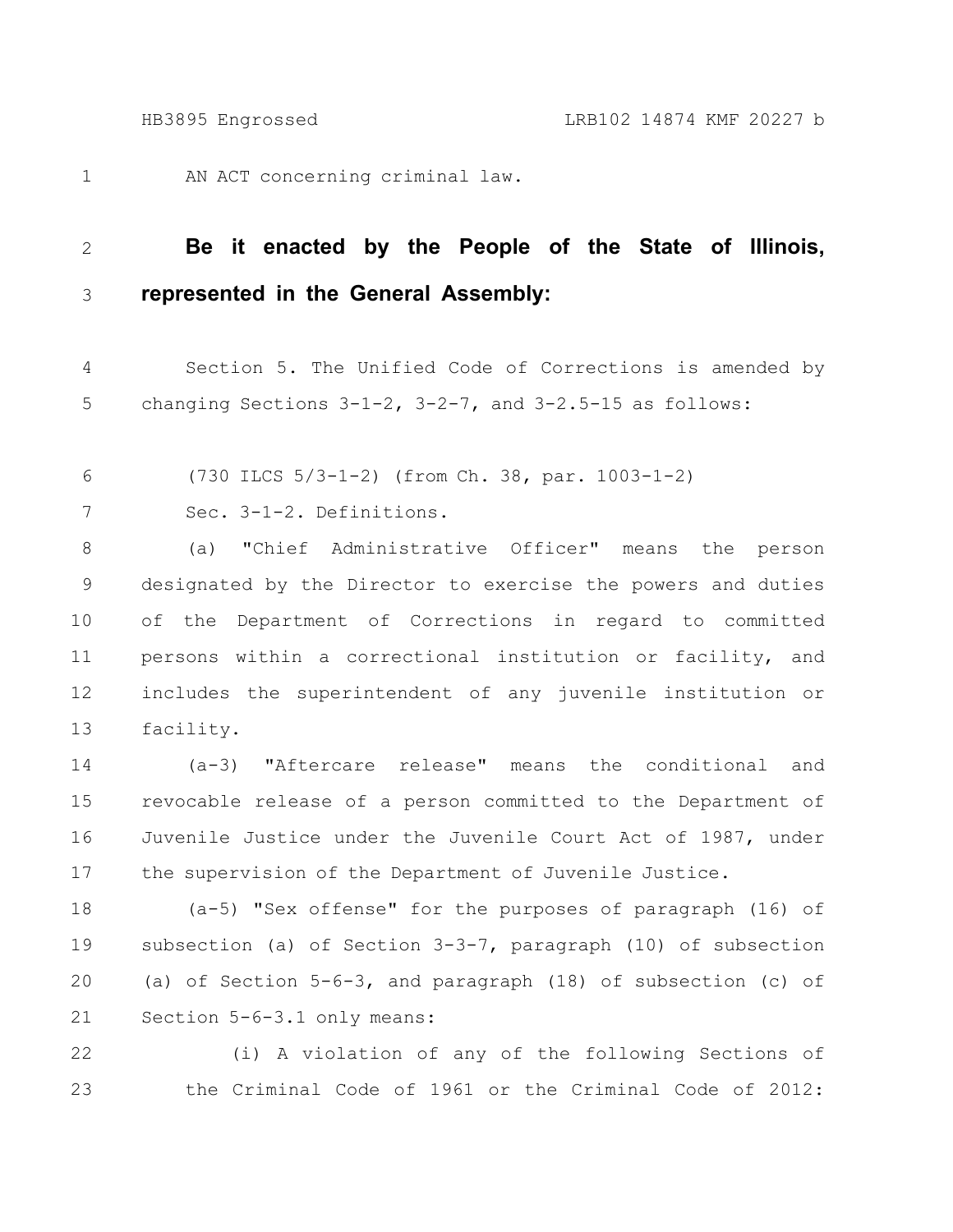HB3895 Engrossed - 2 - LRB102 14874 KMF 20227 b

10-7 (aiding or abetting child abduction under Section 10-5(b)(10)), 10-5(b)(10) (child luring), 11-6 (indecent solicitation of a child), 11-6.5 (indecent solicitation of an adult), 11-14.4 (promoting juvenile prostitution), 11-15.1 (soliciting for a juvenile prostitute), 11-17.1 (keeping a place of juvenile prostitution), 11-18.1 (patronizing a juvenile prostitute), 11-19.1 (juvenile pimping), 11-19.2 (exploitation of a child), 11-20.1 (child pornography), 11-20.1B or 11-20.3 (aggravated child pornography), 11-1.40 or 12-14.1 (predatory criminal sexual assault of a child), or 12-33 (ritualized abuse of a child). An attempt to commit any of these offenses. 1 2 3 4 5 6 7 8 9 10 11 12

(ii) A violation of any of the following Sections of the Criminal Code of 1961 or the Criminal Code of 2012: 11-1.20 or 12-13 (criminal sexual assault), 11-1.30 or 12-14 (aggravated criminal sexual assault), 11-1.60 or 12-16 (aggravated criminal sexual abuse), and subsection (a) of Section 11-1.50 or subsection (a) of Section 12-15 (criminal sexual abuse). An attempt to commit any of these offenses. 13 14 15 16 17 18 19 20

(iii) A violation of any of the following Sections of the Criminal Code of 1961 or the Criminal Code of 2012 when the defendant is not a parent of the victim: 21 22 23

10-1 (kidnapping),

24

10-2 (aggravated kidnapping), 25

10-3 (unlawful restraint), 26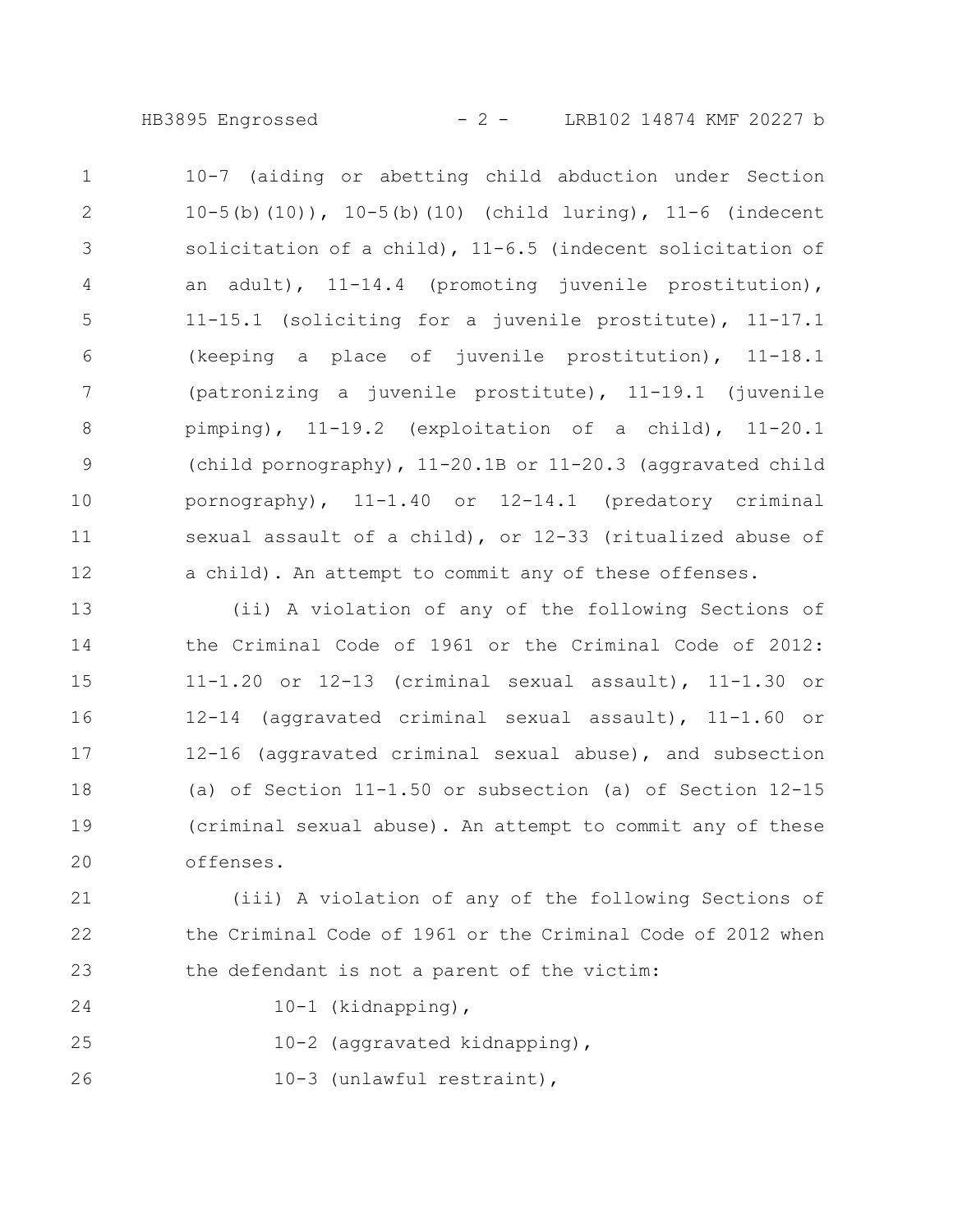1

2

10-3.1 (aggravated unlawful restraint).

An attempt to commit any of these offenses.

(iv) A violation of any former law of this State substantially equivalent to any offense listed in this subsection (a-5). 3 4 5

An offense violating federal law or the law of another state that is substantially equivalent to any offense listed in this subsection (a-5) shall constitute a sex offense for the purpose of this subsection (a-5). A finding or adjudication as a sexually dangerous person under any federal law or law of another state that is substantially equivalent to the Sexually Dangerous Persons Act shall constitute an adjudication for a sex offense for the purposes of this subsection (a-5). 6 7 8 9 10 11 12 13 14

(b) "Commitment" means a judicially determined placement in the custody of the Department of Corrections on the basis of delinquency or conviction. 15 16 17

(c) "Committed person" is a person committed to the Department, however a committed person shall not be considered to be an employee of the Department of Corrections for any purpose, including eligibility for a pension, benefits, or any other compensation or rights or privileges which may be provided to employees of the Department. 18 19 20 21 22 23

(c-5) "Computer scrub software" means any third-party added software, designed to delete information from the computer unit, the hard drive, or other software, which would 24 25 26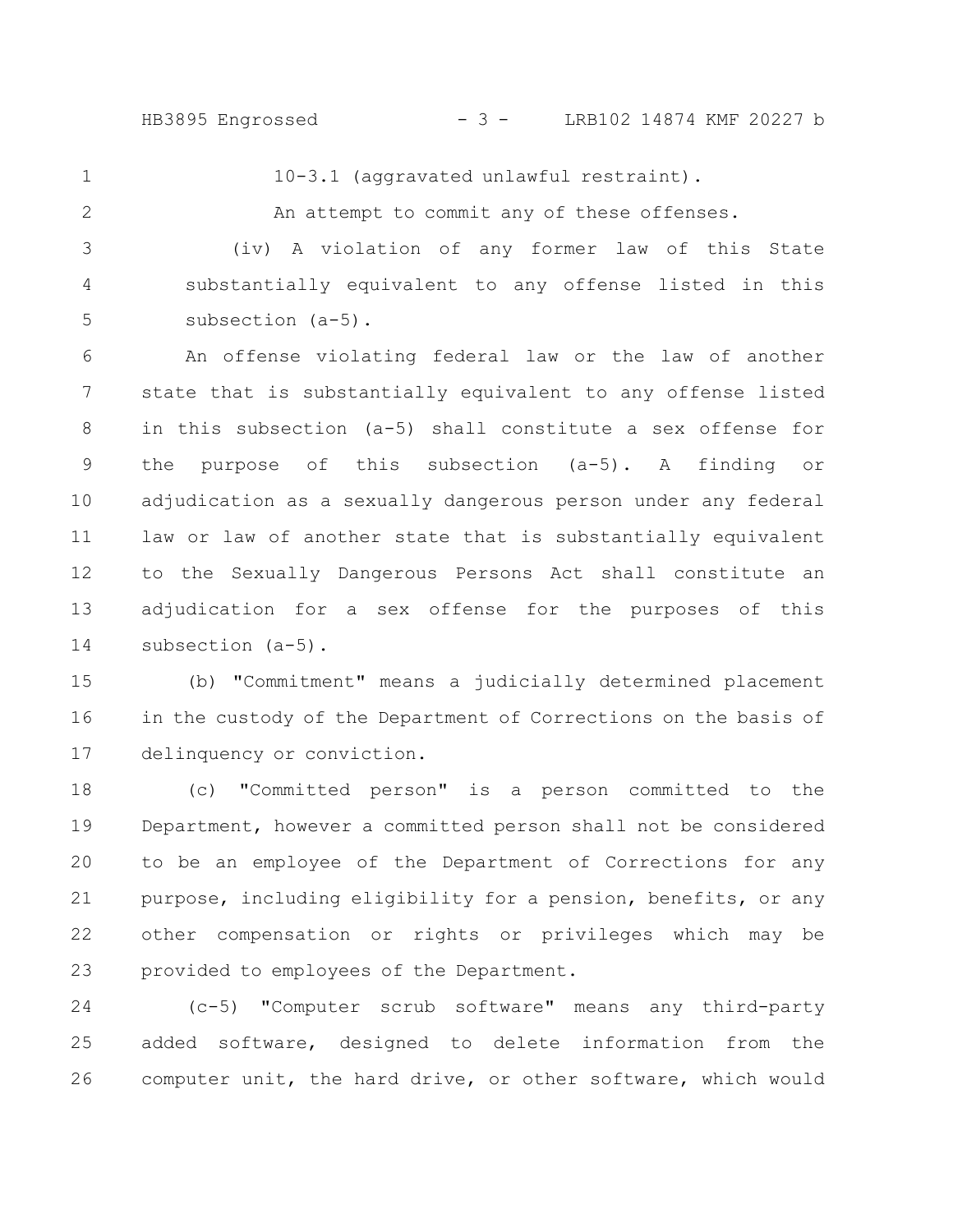HB3895 Engrossed - 4 - LRB102 14874 KMF 20227 b

eliminate and prevent discovery of browser activity, including, but not limited to, Internet history, address bar or bars, cache or caches, and/or cookies, and which would over-write files in a way so as to make previous computer activity, including, but not limited to, website access, more difficult to discover. 1 2 3 4 5 6

(c-10) "Content-controlled tablet" means any device that can only access visitation applications or content relating to educational or personal development. 7 8 9

(d) "Correctional institution or facility" means any building or part of a building where committed persons are kept in a secured manner. 10 11 12

(d-5) "Correctional officer" means: an employee of the Department of Corrections who has custody and control over committed persons in an adult correctional facility; or, for an employee of the Department of Juvenile Justice, direct care staff of persons committed to a juvenile facility. 13 14 15 16 17

(e) "Department" means both the Department of Corrections and the Department of Juvenile Justice of this State, unless the context is specific to either the Department of Corrections or the Department of Juvenile Justice. 18 19 20 21

(f) "Director" means both the Director of Corrections and the Director of Juvenile Justice, unless the context is specific to either the Director of Corrections or the Director of Juvenile Justice. 22 23 24 25

 $(f-5)$  (Blank). 26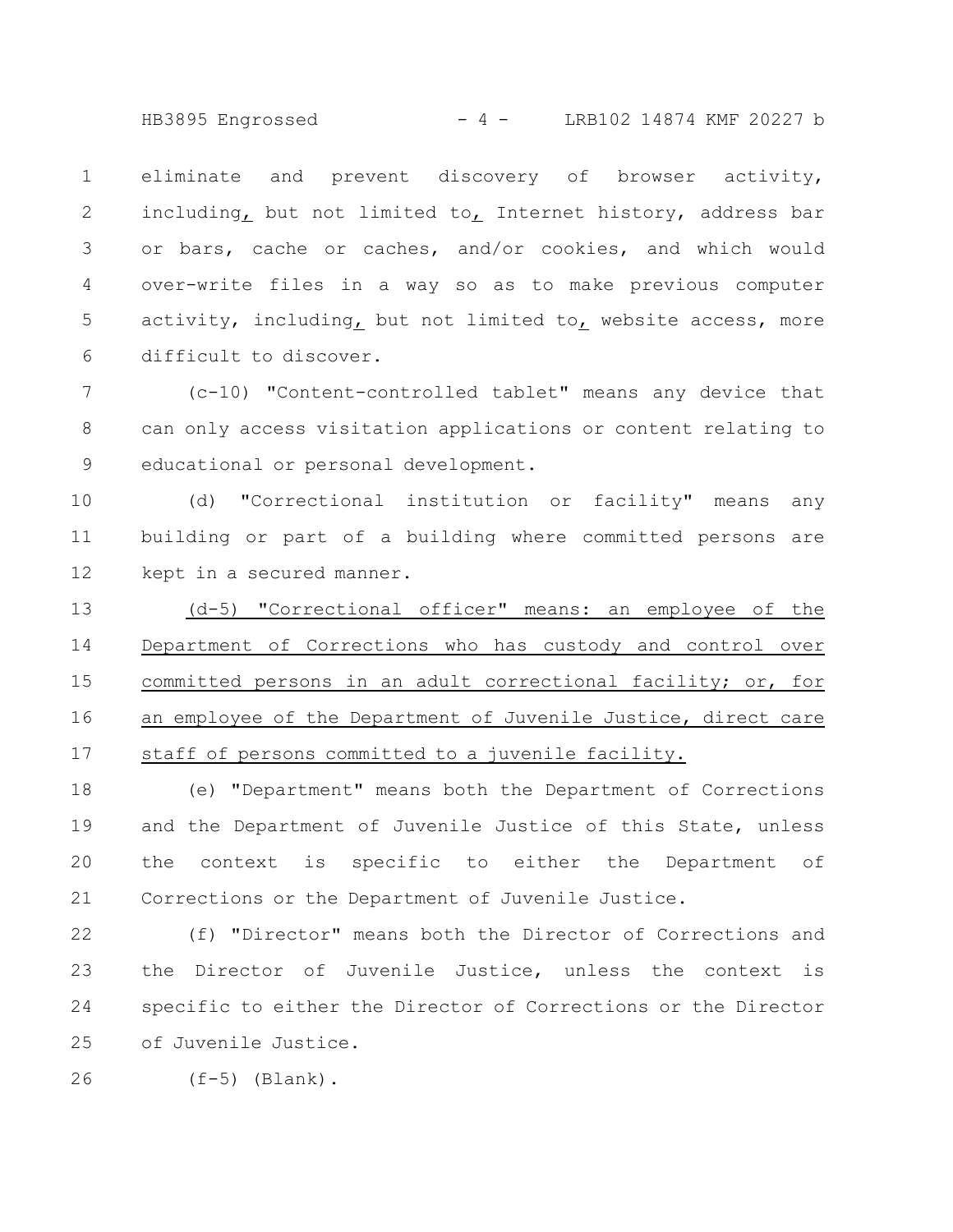HB3895 Engrossed - 5 - LRB102 14874 KMF 20227 b

(g) "Discharge" means the final termination of a commitment to the Department of Corrections. 1 2

(h) "Discipline" means the rules and regulations for the maintenance of order and the protection of persons and property within the institutions and facilities of the Department and their enforcement. 3 4 5 6

(i) "Escape" means the intentional and unauthorized absence of a committed person from the custody of the Department. 7 8 9

(j) "Furlough" means an authorized leave of absence from the Department of Corrections for a designated purpose and period of time. 10 11 12

(k) "Parole" means the conditional and revocable release of a person committed to the Department of Corrections under the supervision of a parole officer. 13 14 15

(l) "Prisoner Review Board" means the Board established in Section 3-3-1(a), independent of the Department, to review rules and regulations with respect to good time credits, to hear charges brought by the Department against certain prisoners alleged to have violated Department rules with respect to good time credits, to set release dates for certain prisoners sentenced under the law in effect prior to February 1, 1978 (the effective date of Public Act 80-1099) this Amendatory Act of 1977, to hear and decide the time of aftercare release for persons committed to the Department of Juvenile Justice under the Juvenile Court Act of 1987 to hear 16 17 18 19 20 21 22 23 24 25 26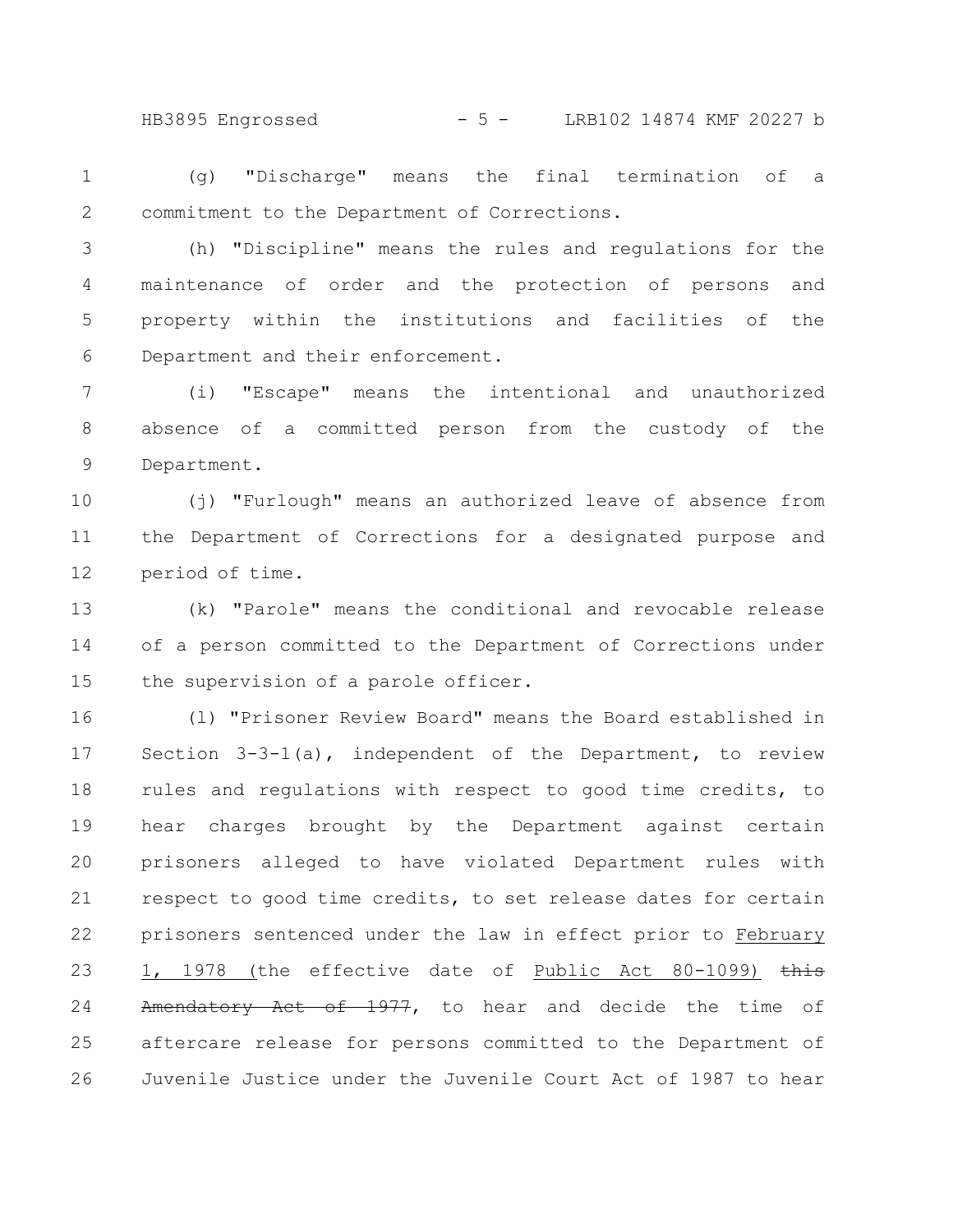HB3895 Engrossed - 6 - LRB102 14874 KMF 20227 b

requests and make recommendations to the Governor with respect to pardon, reprieve or commutation, to set conditions for parole, aftercare release, and mandatory supervised release and determine whether violations of those conditions justify revocation of parole or release, and to assume all other functions previously exercised by the Illinois Parole and Pardon Board. 1 2 3 4 5 6 7

(m) Whenever medical treatment, service, counseling, or care is referred to in this Unified Code of Corrections, such term may be construed by the Department or Court, within its discretion, to include treatment, service, or counseling by a Christian Science practitioner or nursing care appropriate therewith whenever request therefor is made by a person subject to the provisions of this Code Act. 8 9 10 11 12 13 14

(n) "Victim" shall have the meaning ascribed to it in subsection (a) of Section 3 of the Bill of Rights of Crime for Victims and Witnesses of Violent Crime Act. 15 16 17

(o) "Wrongfully imprisoned person" means a person who has been discharged from a prison of this State and has received: 18 19

(1) a pardon from the Governor stating that such pardon is issued on the ground of innocence of the crime for which he or she was imprisoned; or 20 21 22

(2) a certificate of innocence from the Circuit Court as provided in Section 2-702 of the Code of Civil Procedure. 23 24 25

(Source: P.A. 100-198, eff. 1-1-18; revised 9-21-20.) 26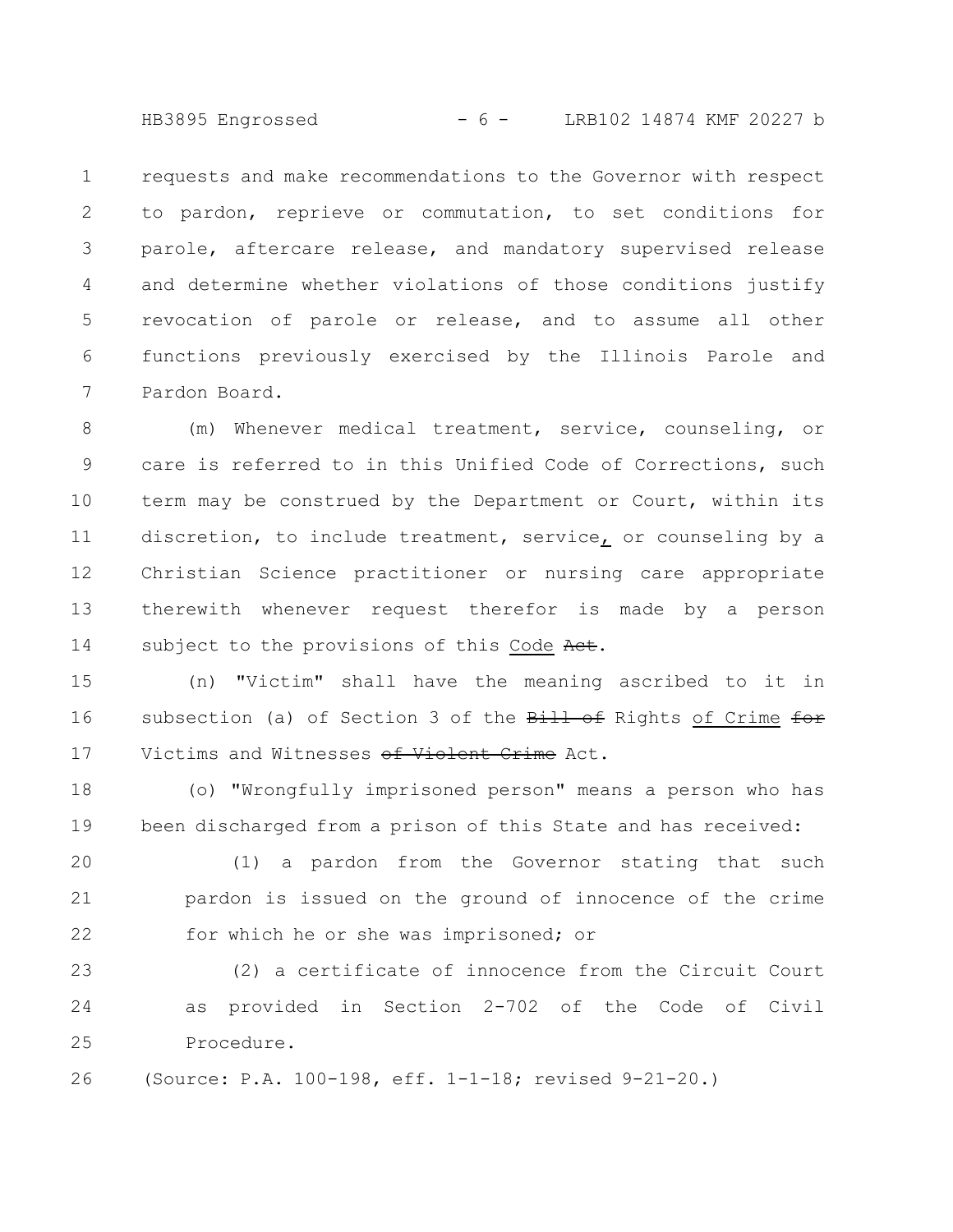(730 ILCS 5/3-2-7) (from Ch. 38, par. 1003-2-7) 1

2

Sec. 3-2-7. Staff Training and Development.

(a) The Department shall train its own personnel and any personnel from local agencies by agreements under Section  $3 - 15 - 2$ . 3 4 5

(b) To develop and train its personnel, the Department may make grants in aid for academic study and training in fields related to corrections. The Department shall establish rules for the conditions and amounts of such grants. The Department may employ any person during his program of studies and may require the person to work for it on completion of his program according to the agreement entered into between the person receiving the grant and the Department. 6 7 8 9 10 11 12 13

(c) The Department shall require applicants for hiring as correctional officers to undergo mental health screenings and tests prior to their employment as correctional officers and upon their employment shall develop rules to monitor their interaction with committed persons and to provide for discharge or other assignments for officers who are mentally unable to interact with committed persons. 14 15 16 17 18 19 20

(d) The Department shall create a staff in crisis committee for correctional officers who have mental health issues as a result of their employment. 21 22 23

(Source: P.A. 77-2097.) 24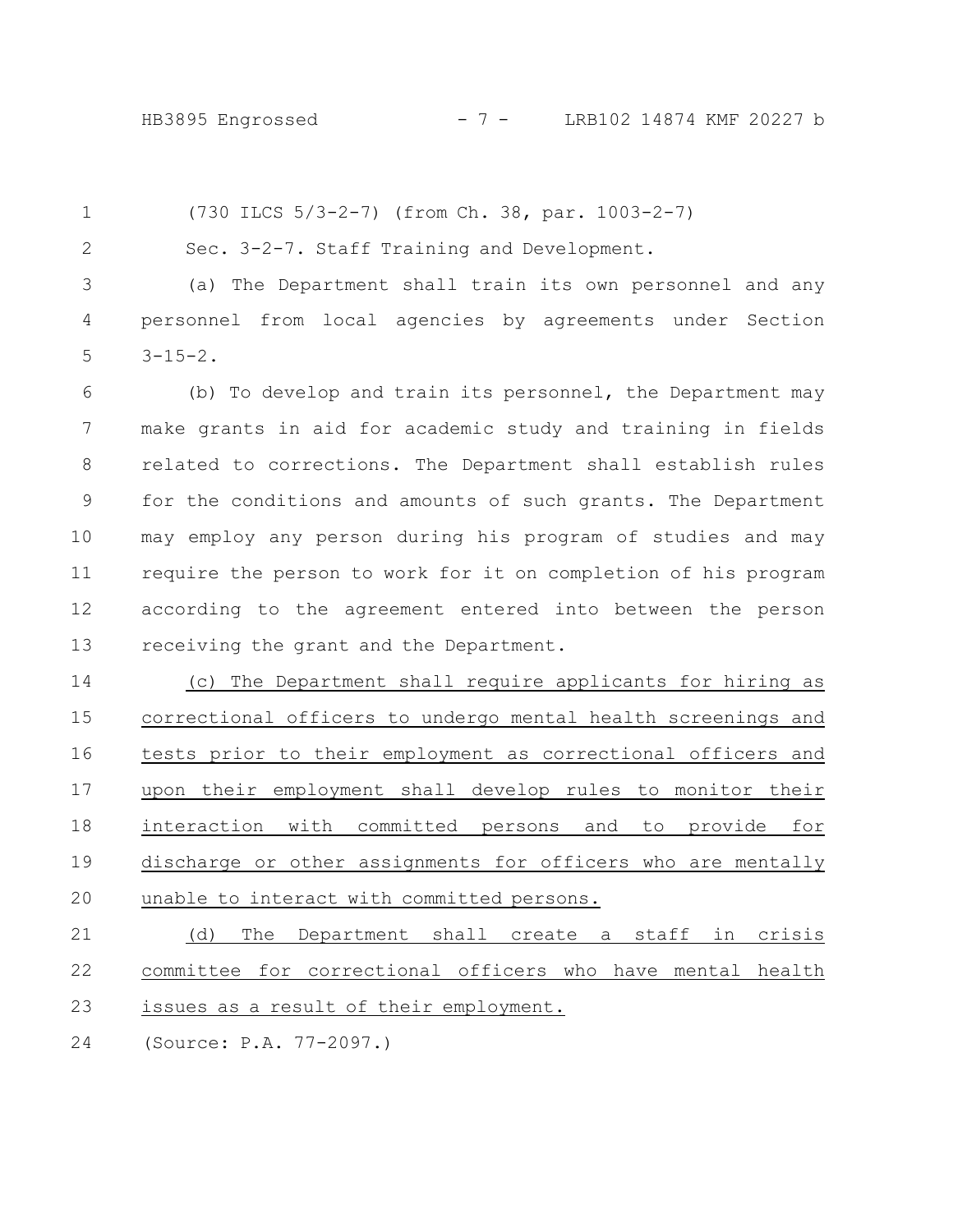HB3895 Engrossed - 8 - LRB102 14874 KMF 20227 b

1

(730 ILCS 5/3-2.5-15)

Sec. 3-2.5-15. Department of Juvenile Justice; assumption of duties of the Juvenile Division. 2 3

(a) The Department of Juvenile Justice shall assume the rights, powers, duties, and responsibilities of the Juvenile Division of the Department of Corrections. Personnel, books, records, property, and unencumbered appropriations pertaining to the Juvenile Division of the Department of Corrections shall be transferred to the Department of Juvenile Justice on the effective date of this amendatory Act of the 94th General Assembly. Any rights of employees or the State under the Personnel Code or any other contract or plan shall be unaffected by this transfer. 4 5 6 7 8 9 10 11 12 13

(b) Department of Juvenile Justice personnel who are hired by the Department on or after the effective date of this amendatory Act of the 94th General Assembly and who participate or assist in the rehabilitative and vocational training of delinquent youths, supervise the daily activities involving direct and continuing responsibility for the youth's security, welfare and development, or participate in the personal rehabilitation of delinquent youth by training, supervising, and assisting lower level personnel who perform these duties must be over the age of 21 and have any bachelor's or advanced degree from an accredited college or university. This requirement shall not apply to security, clerical, food service, and maintenance staff that do not have direct and 14 15 16 17 18 19 20 21 22 23 24 25 26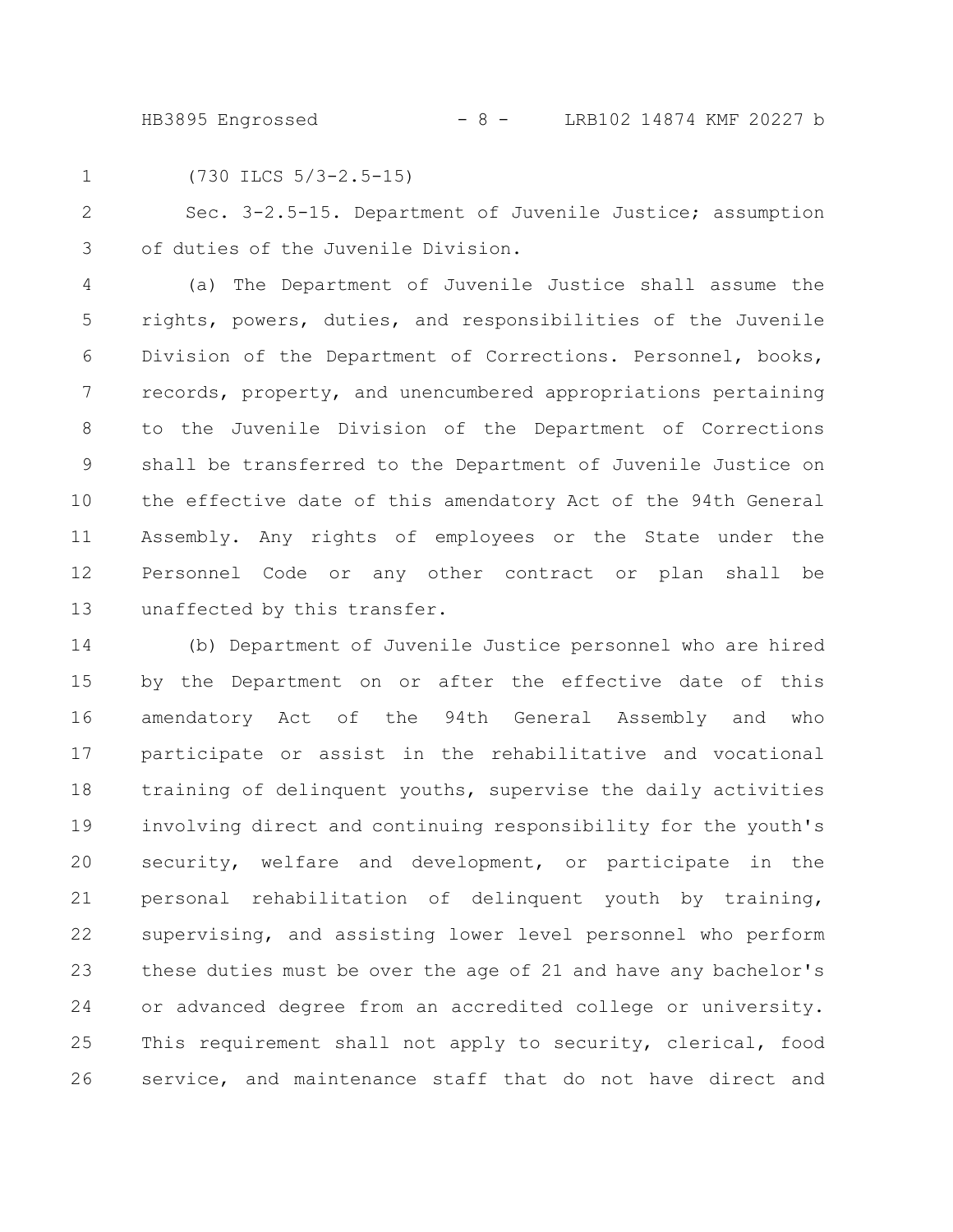HB3895 Engrossed - 9 - LRB102 14874 KMF 20227 b

regular contact with youth. The degree requirements specified in this subsection (b) are not required of persons who provide vocational training and who have adequate knowledge in the skill for which they are providing the vocational training. 1 2 3 4

(c) Subsection (b) of this Section does not apply to personnel transferred to the Department of Juvenile Justice on the effective date of this amendatory Act of the 94th General Assembly. 5 6 7 8

(d) The Department shall be under the direction of the Director of Juvenile Justice as provided in this Code. 9 10

(e) The Director shall organize divisions within the Department and shall assign functions, powers, duties, and personnel as required by law. The Director may create other divisions and may assign other functions, powers, duties, and personnel as may be necessary or desirable to carry out the functions and responsibilities vested by law in the Department. The Director may, with the approval of the Office of the Governor, assign to and share functions, powers, duties, and personnel with other State agencies such that administrative services and administrative facilities are provided by a shared administrative service center. Where possible, shared services which impact youth should be done with child-serving agencies. These administrative services may include, but are not limited to, all of the following functions: budgeting, accounting related functions, auditing, human resources, legal, procurement, training, data collection 11 12 13 14 15 16 17 18 19 20 21 22 23 24 25 26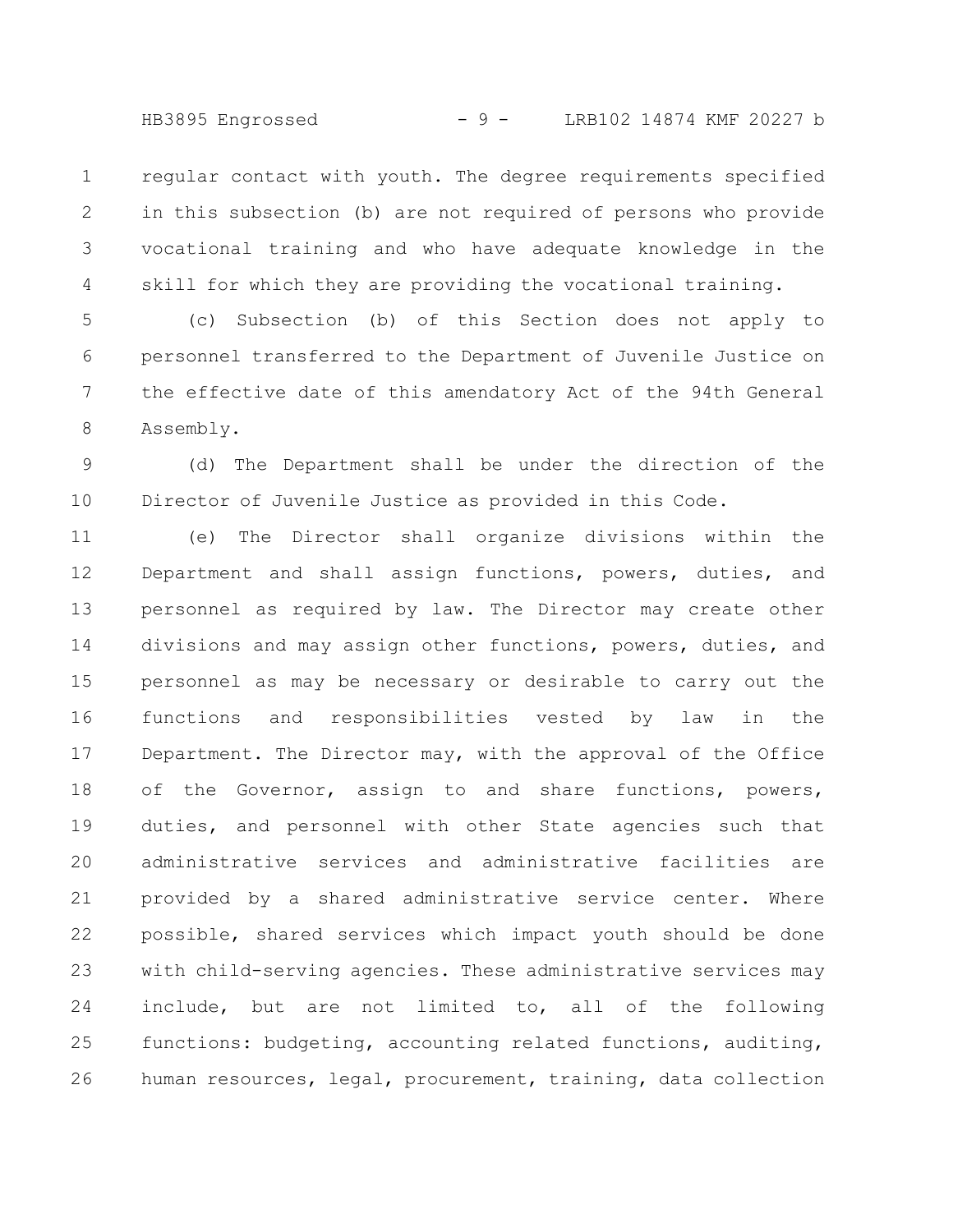HB3895 Engrossed - 10 - LRB102 14874 KMF 20227 b

and analysis, information technology, internal investigations, intelligence, legislative services, emergency response capability, statewide transportation services, and general office support. 1 2 3 4

(f) The Department of Juvenile Justice may enter into intergovernmental cooperation agreements under which minors adjudicated delinquent and committed to the Department of Juvenile Justice may participate in county juvenile impact incarceration programs established under Section 3-6039 of the Counties Code. 5 6 7 8 9 10

(g) The Department of Juvenile Justice must comply with the ethnic and racial background data collection procedures provided in Section 4.5 of the Criminal Identification Act. 11 12 13

(h) The Department of Juvenile Justice shall require applicants for hiring as correctional officers to undergo mental health screenings and tests prior to their employment as correctional officers and upon their employment shall develop rules to monitor their interaction with committed persons and to provide for discharge or other assignments for officers who are mentally unable to interact with committed persons. 14 15 16 17 18 19 20 21

(i) The Department of Juvenile Justice shall create a staff in crisis committee for correctional officers who have mental health issues as a result of their employment. The staff in crisis committee shall be made available for direct care staff who are subject to disciplinary action by the 22 23 24 25 26